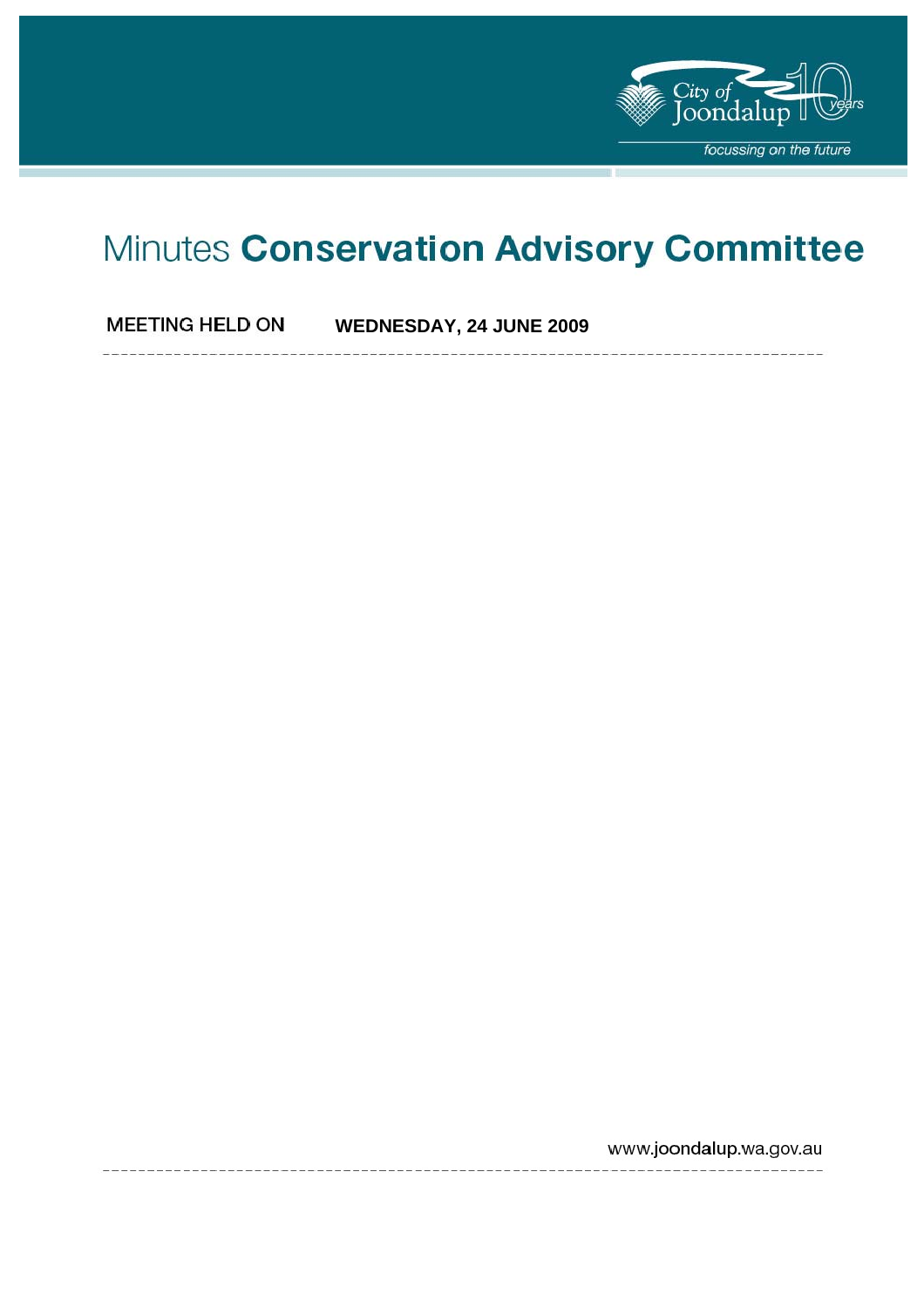# **TABLE OF CONTENTS**

| <b>Item No</b>    | <b>Title</b>                                                                                         | Page No |
|-------------------|------------------------------------------------------------------------------------------------------|---------|
|                   | Declaration of Opening                                                                               | 3       |
|                   | Apologies/Leave of absence                                                                           | 3       |
|                   | <b>Confirmation of Minutes</b>                                                                       | 3       |
|                   | Announcements by the Presiding Person without discussion                                             | 4       |
|                   | Declarations of Interest                                                                             | 4       |
|                   | Identification of matters for which the meeting may sit behind<br>closed doors                       | 4       |
|                   | Petitions and deputations                                                                            | 4       |
|                   | Reports                                                                                              |         |
| Item 1            | Resignation from the Conservation Advisory Committee -<br>[12168]                                    | 4       |
| Item <sub>2</sub> | Conservation Advisory Committee (CAC) Work Plan 2009<br>- 2010 Committee Update, June 2009 - [12168] | 8       |
| Item <sub>3</sub> | Integrated Catchment Management Plan -<br>Yellagonga<br>[72568]                                      | 13      |
|                   | Motions for which previous notice has been given                                                     | 17      |
|                   | <b>Requests for Reports for Future Consideration</b>                                                 | 17      |
|                   | Closure                                                                                              | 18      |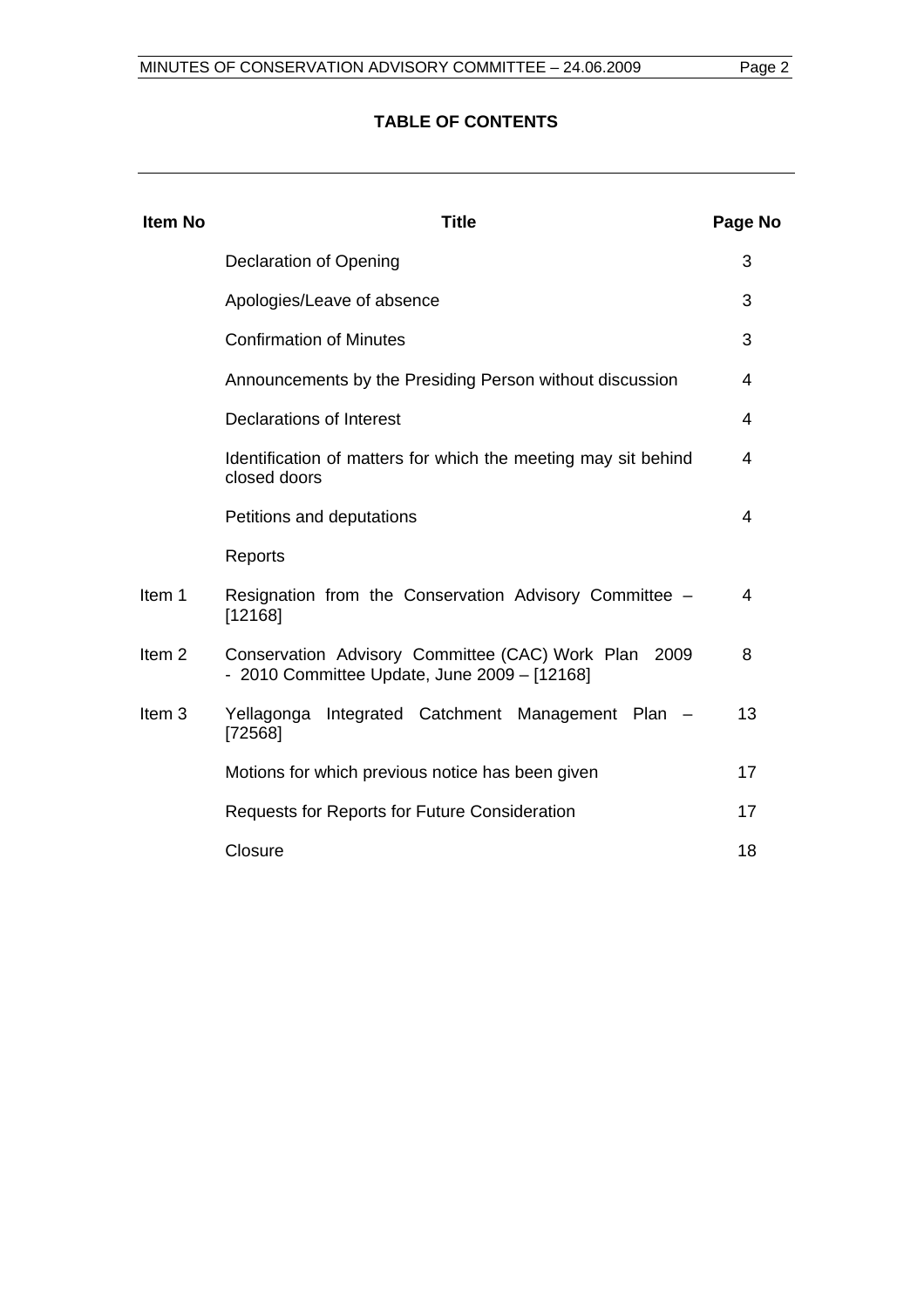# **CITY OF JOONDALUP**

# **MINUTES OF THE CONSERVATION ADVISORY COMMITTEE MEETING HELD IN CONFERENCE ROOM 2, JOONDALUP CIVIC CENTRE, BOAS AVENUE, JOONDALUP ON WEDNESDAY, 24 JUNE 2009.**

# **ATTENDANCE**

## **Committee Members:**

| Cr Sue Hart           | <b>Deputy Presiding Person</b>                        |               |
|-----------------------|-------------------------------------------------------|---------------|
| Cr Marie Macdonald    |                                                       | from 1805 hrs |
| Dr Marjorie Apthorpe  | Community Representative from 1809 hrs                |               |
| Mr John Chester       | Community Representative absent from 1949 to 1951 hrs |               |
| Mr Barry Fitzsimmons  | <b>Community Representative</b>                       |               |
| Ms Suzi Greenway      | Community Representative to 1844 hrs                  |               |
| Mr Steve Magyar       | <b>Community Representative</b>                       |               |
| Ms Phylis Robertson   | <b>Community Representative</b>                       |               |
| Mrs Marilyn Zakrevsky | <b>Community Representative</b>                       |               |
|                       |                                                       |               |

# **Officers:**

| Mr Martyn Glover   | Director, Infrastructure Services               |
|--------------------|-------------------------------------------------|
| Mr Keith Armstrong | Coordinator Landscape and Conservation Services |
| Mrs Rose Garlick   | <b>Administrative Secretary</b>                 |

## **DECLARATION OF OPENING**

The Deputy Presiding Person declared the meeting open at 1803 hrs.

## **APOLOGIES/LEAVE OF ABSENCE**

**Apologies** Cr Fiona Diaz and Mrs Dorothy Lullfitz

**Leave of Absence previously approved:** 

**Cr Michael Norman 9 – 24 June 2009 and 25 June 2009 – 12 July 2009 inclusive** 

## **CONFIRMATION OF MINUTES**

# MINUTES OF THE CONSERVATION ADVISORY COMMITTEE MEETING HELD ON 29 APRIL 2009

**MOVED Mr B Fitzsimmons, SECONDED Mr S Magyar that the minutes of the meeting of the Conservation Advisory Committee held on 29 April 2009 be confirmed as a true and correct record.**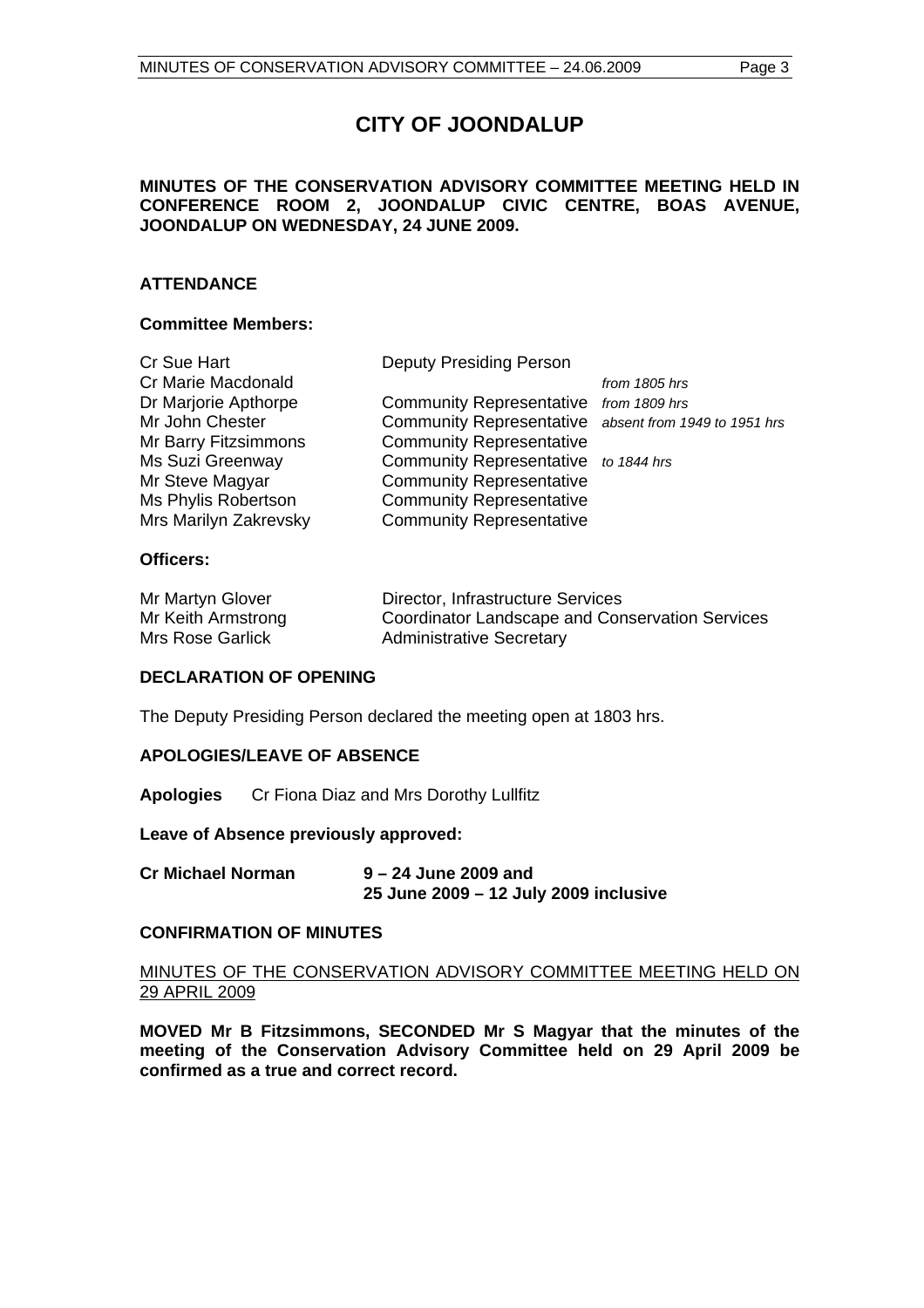#### The Motion was Put and **CARRIED** (7/0)

**In favour of the motion:** Crs Hart, Mr Chester, Mr Fitzsimmons, Ms Greenway, Mr Magyar, Ms Robertson and Mrs Zakrevsky.

# **ANNOUNCEMENTS BY THE PRESIDING PERSON WITHOUT DISCUSSION**

Nil.

# **DECLARATIONS OF INTEREST**

Nil.

**IDENTIFICATION OF MATTERS FOR WHICH THE MEETING MAY SIT BEHIND CLOSED DOORS** 

Nil.

# **PETITIONS AND DEPUTATIONS**

Nil.

**REPORTS** 

# **ITEM 1 RESIGNATION FROM THE CONSERVATION ADVISORY COMMITTEE – [12168]**

**WARD:** All

**RESPONSIBLE** Mr Martyn Glover **DIRECTOR:** Infrastructure Services

## **PURPOSE**

To advise Council of the recent resignation of a member of the Conservation Advisory Committee (CAC).

## **EXECUTIVE SUMMARY**

Council at its meeting held on 24 May 2006 appointed elected members and community representatives with local knowledge and expertise with respect to conservation and biodiversity to serve on the CAC.

A resignation has recently been received from Mr Gary Tate. This report recommends that the resignation be accepted with a vote of thanks for his commitment and contribution to the work of the Committee.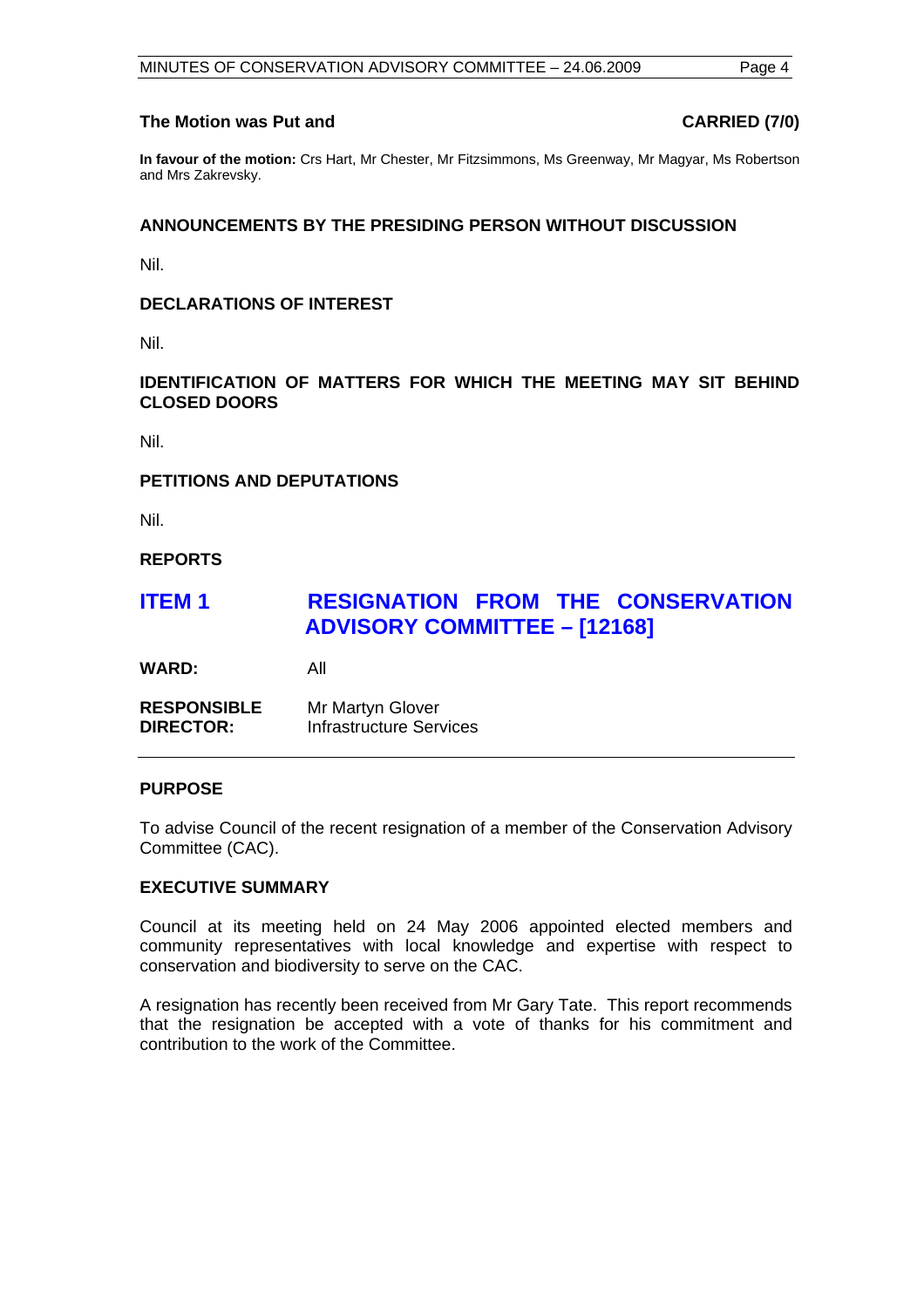# **BACKGROUND**

With the resignation of Mr Gary Tate, the Committee membership will now contain one vacant community representative. The current membership of CAC is as follows:

# **Committee Members (14):**

| <b>Presiding Person</b>         |
|---------------------------------|
| <b>Deputy Presiding Person</b>  |
|                                 |
|                                 |
| <b>Community Representative</b> |
| <b>Community Representative</b> |
| <b>Community Representative</b> |
| <b>Community Representative</b> |
| <b>Community Representative</b> |
| <b>Community Representative</b> |
| <b>Community Representative</b> |
| <b>Community Representative</b> |
| <b>Community Representative</b> |
| <b>Community Representative</b> |
|                                 |

Quorum: 7

# **DETAILS**

## **Issues and options considered:**

The CAC has the following options for addressing the resignation and the vacant position. These are:

- 1 Recommend that Council advertise the vacancy to the broad community for 30 days.
- 2 Recommend to Council individuals who can be approached to become members.
- 3 Recommend to Council that the position not be replaced that the membership of the Committee be considered following the local government elections in October.

# **Link to Strategic Plan:**

Not applicable.

## **Legislation – Statutory Provisions:**

The Local Government Act 1995 includes provisions in relation to the membership of committees and quorums.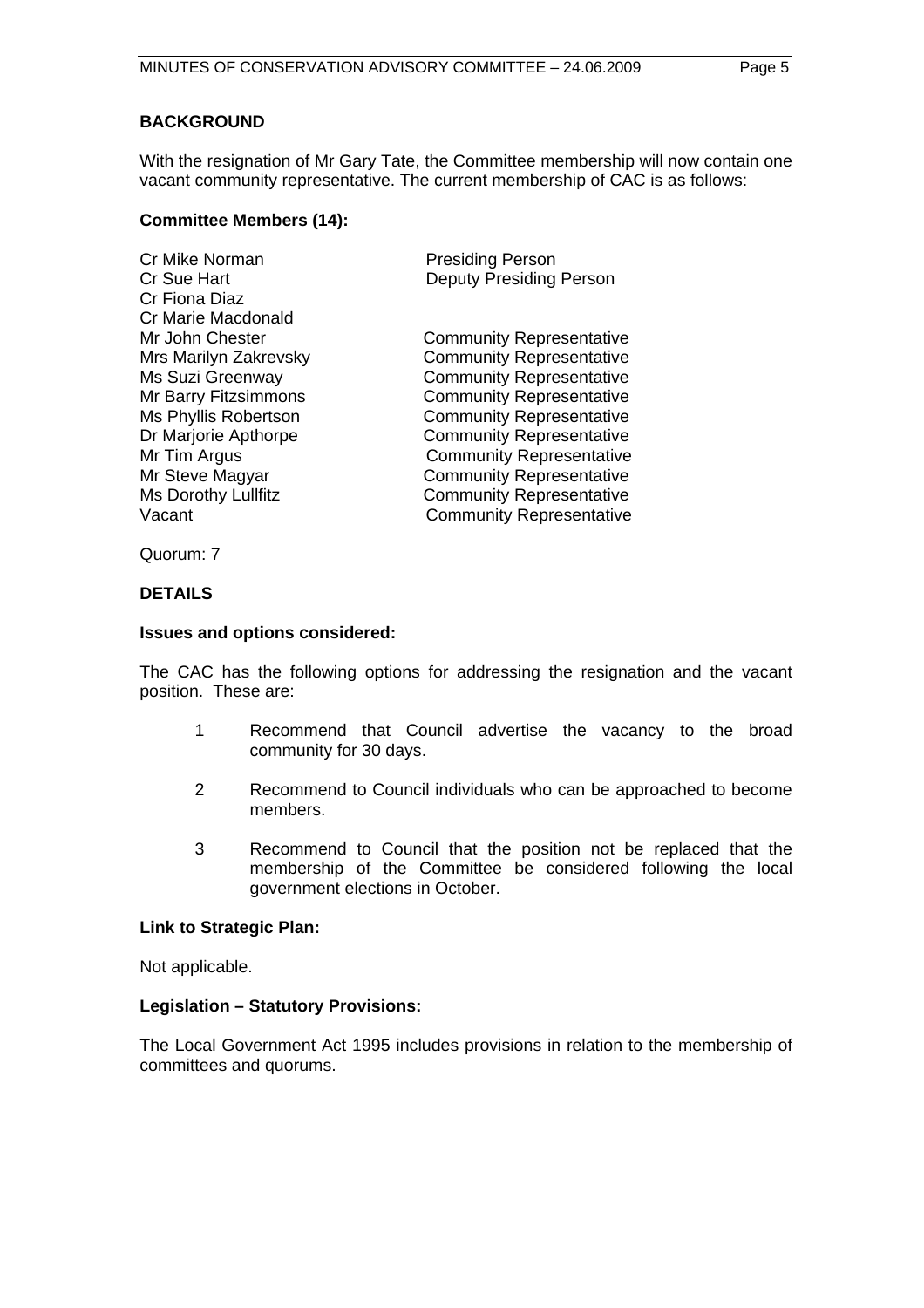Tenure of committee membership

- 5.11 (1) Where a person is appointed as a member of a committee under section 5.10(4) or (5), the person's membership of the committee continues until:
	- (a) the person no longer holds the office by virtue of which the person became a member, or is no longer the CEO, or the CEO's representative, as the case may be;
	- (b) the person resigns from membership of the committee;
	- (c) the committee is disbanded; or
	- (d) the next ordinary elections day,

whichever happens first.

- (2) Where a person is appointed as a member of a committee other than under section 5.10(4) or (5), the person's membership of the committee continues until:
	- (a) the term of the person's appointment as a committee member expires;
	- (b) the local government removes the person from the office of committee member or the office of committee member otherwise becomes vacant;
	- (c) the committee is disbanded; or
	- (d) the next ordinary elections day,

whichever happens first.

# **Risk Management Considerations:**

Not applicable.

# **Financial/Budget Implications:**

Not applicable.

# **Policy Implications:**

Not applicable.

# **Regional Significance:**

Not applicable.

# **Sustainability Implications:**

Not applicable.

# **Consultation:**

Nil.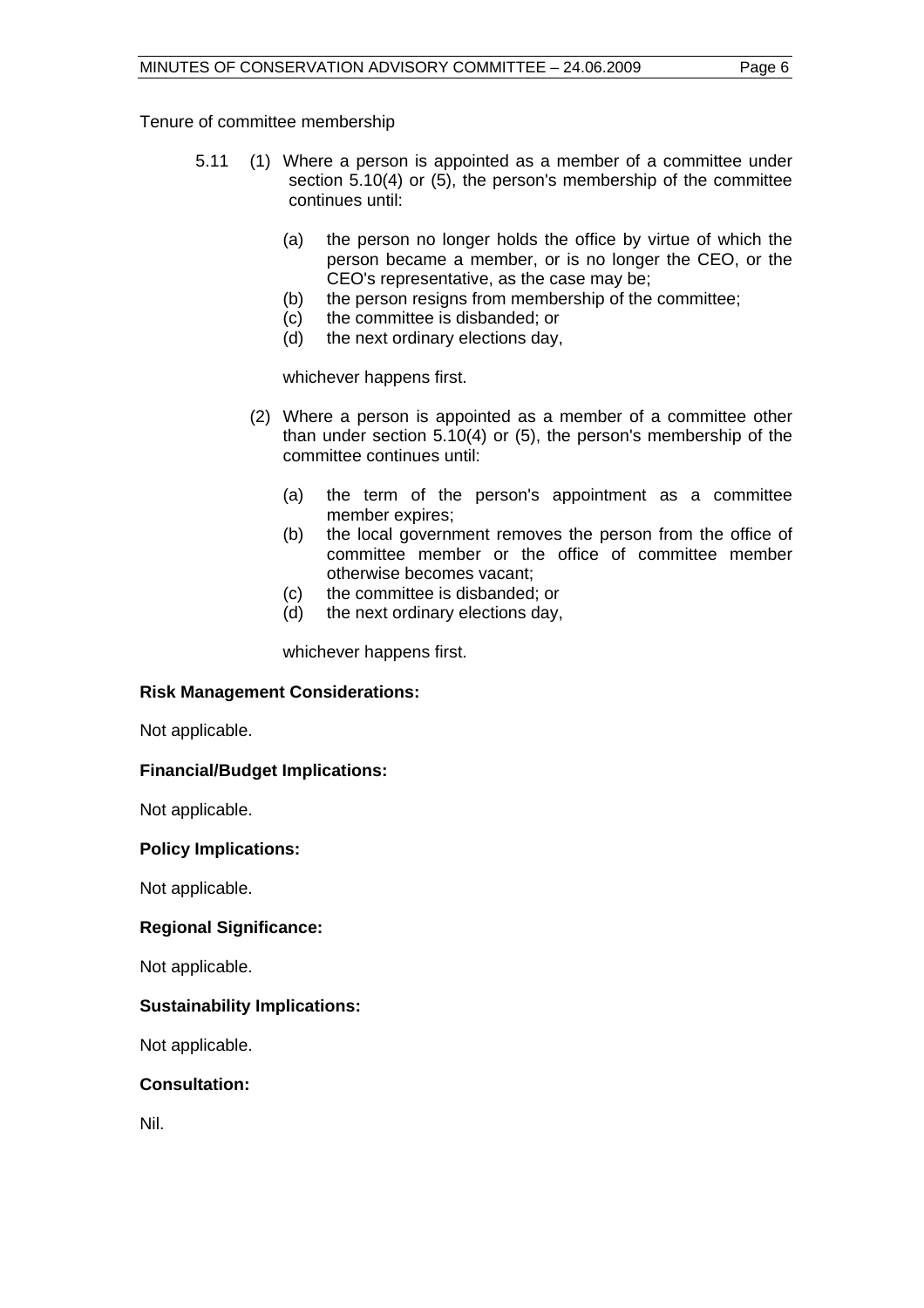# **COMMENT**

All committee memberships cease on the ordinary elections day in October 2009. As there is only one CAC meeting scheduled prior to that date, on 26 August 2009, it is recommended that the resignation be noted and that this position remain vacant at this time.

# **ATTACHMENTS**

Nil.

# **VOTING REQUIREMENTS**

Simple Majority

# **OFFICER'S RECOMMENDATION**

That the Conservation Advisory Committee:

- 1 NOTES the resignation of Mr Gary Tate and thanks him for his contribution to the Committee;
- 2 RECOMMENDS that Council DOES NOT appoint a replacement community representative at this time.
- *Cr Macdonald entered the Room, the time being 1805 hrs.*

Points in the Motion were moved and voted on separately.

**MOVED Mr J Chester, SECONDED Mr B Fitzsimmons that the Conservation Advisory Committee Notes the resignation of Mr Gary Tate and thanks him for his contribution to the Committee.** 

## The Motion was Put and **CARRIED** (8/0)

**In favour of the motion:** Crs Hart and Macdonald, Mr Chester, Mr Fitzsimmons, Ms Greenway, Mr Magyar, Ms Robertson and Mrs Zakrevsky.

*Dr M Apthorpe entered the Room, the time being 1809 hrs.* 

**MOVED Mr J Chester, SECONDED Mrs M Zakrevsky that the Conservation Advisory Committee RECOMMENDS that Council DOES NOT appoint a replacement community representative at this time.** 

## The Motion was Put and **CARRIED** (9/0)

**In favour of the motion:** Crs Hart and Macdonald, Dr Apthorpe, Mr Chester, Mr Fitzsimmons, Ms Greenway, Mr Magyar, Ms Robertson and Mrs Zakrevsky.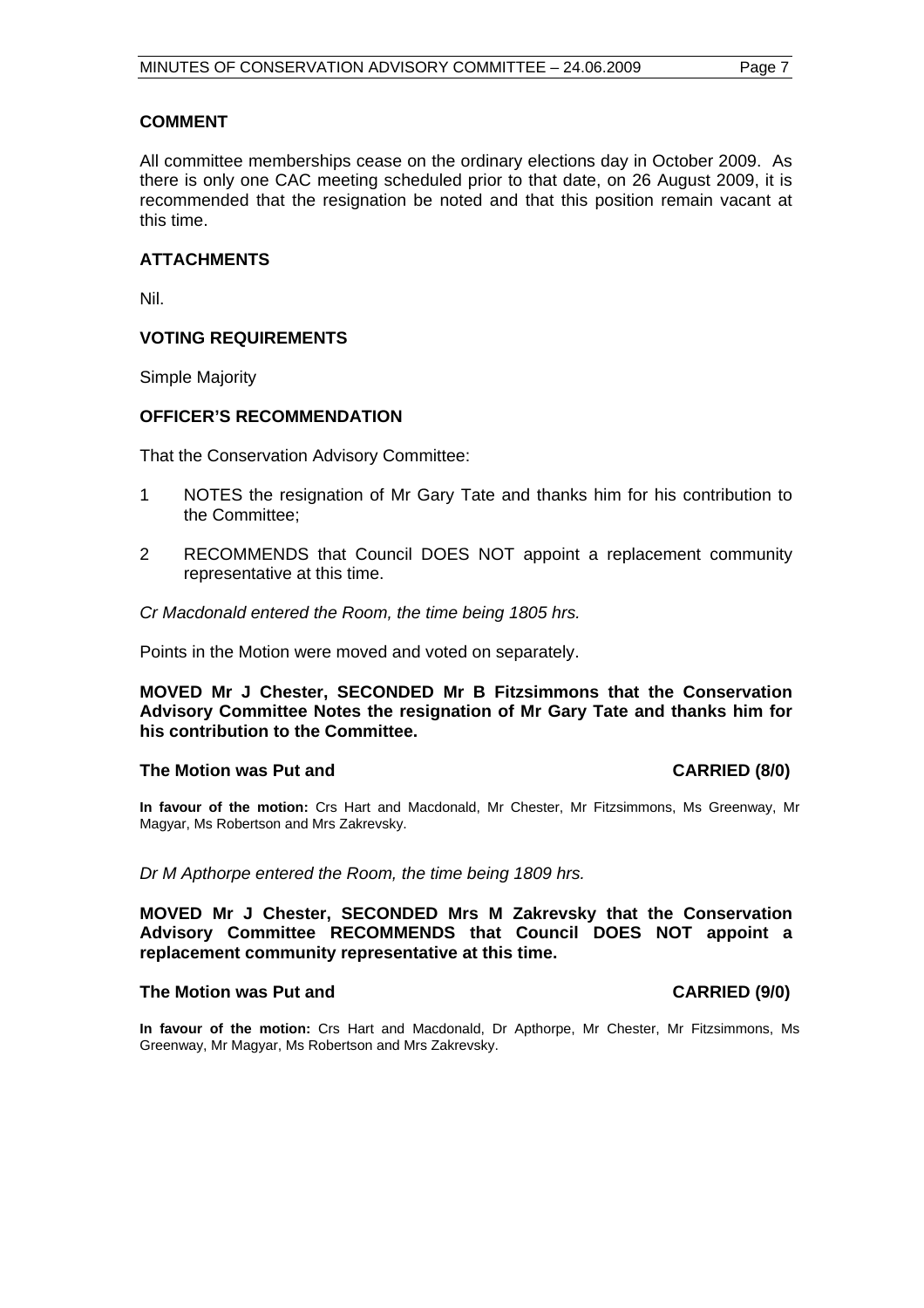# **ITEM 2 CONSERVATION ADVISORY COMMITTEE (CAC) WORK PLAN 2009-2010 COMMITTEE UPDATE, JUNE 2009 – [12168]**

**WARD:** All

| <b>RESPONSIBLE</b> | Mr Martyn Glover               |
|--------------------|--------------------------------|
| <b>DIRECTOR:</b>   | <b>Infrastructure Services</b> |

# **PURPOSE**

To provide information for the Conservation Advisory Committee (CAC) as to the progress of their CAC 2009-2010 Work Plan.

# **EXECUTIVE SUMMARY**

This report provides information for CAC Committee Members in relation to the progress of individual projects contained within the CAC Work Plan

*It is recommended that the Conservation Advisory Committee:* 

*NOTES the report titled Conservation Advisory Committee (CAC) Work Plan 2009- 2010 Committee Update.*

# **BACKGROUND**

The CAC is a Council Committee that meets on a bi-monthly basis. The CAC comprises of Councillors, representatives from local Bushland Friends Groups and community members with specialist knowledge of local biodiversity.

The CAC's objectives as outlined in its Terms of Reference are as follows:-

- Make recommendations to Council for the conservation of the City's natural biodiversity.
- Provide strategic input and technical advice on issues relating to the conservation and management of the City's natural biodiversity
- Promote partnerships between Council and the community to protect the City's natural biodiversity as contained within its various natural areas (bushland, wetlands and coastal environment).

Earlier this year a Work Plan for 2009-2010 was developed by the CAC in association with City Officers. This Work Plan was endorsed by Council at its 21 April 2009 meeting.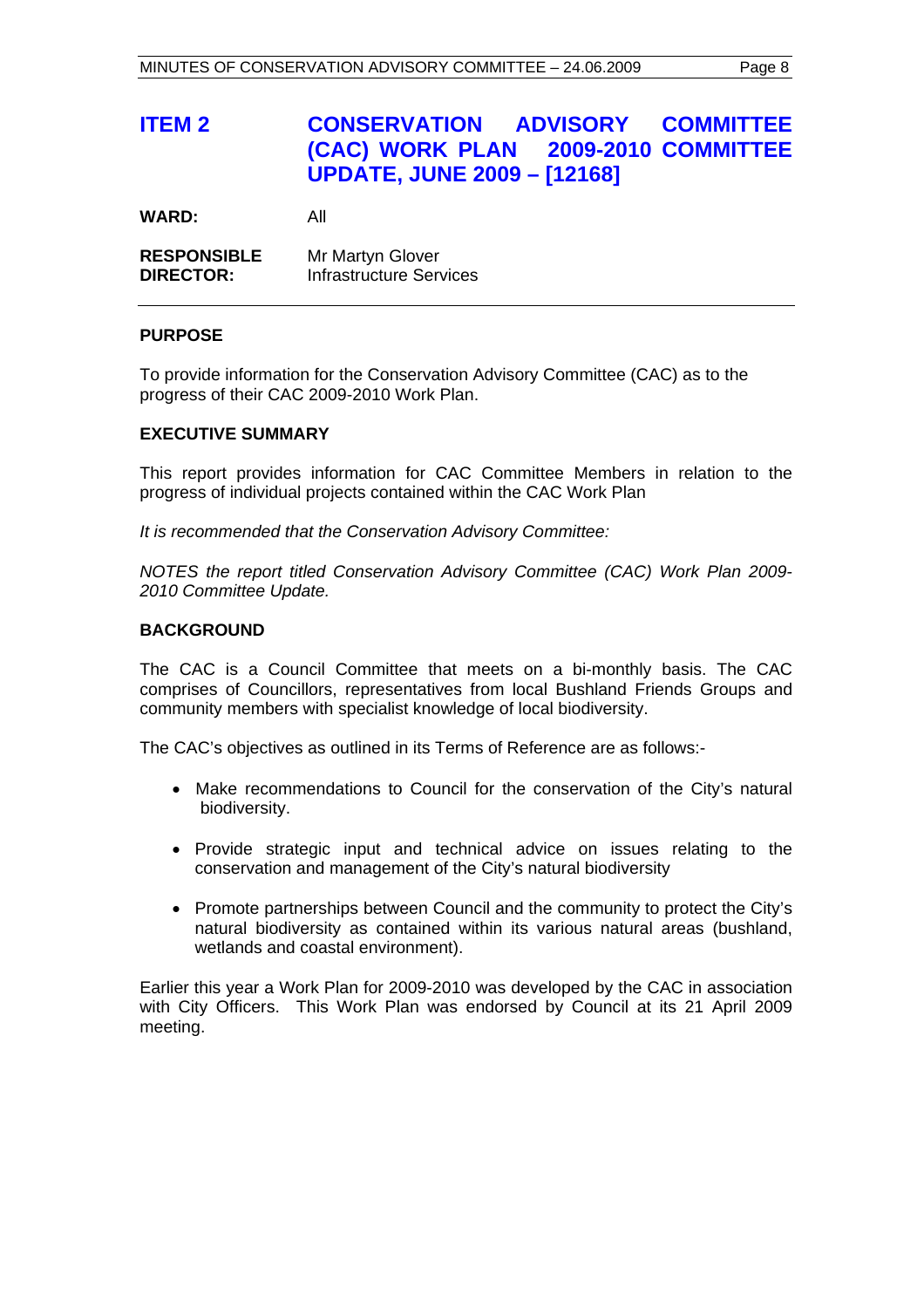# **DETAILS**

The CAC's Work Plan 2009-2010, as endorsed by Council at its 21 April 2009 Meeting lists the following projects:

| <b>Conservation Advisory Committee Work plan for 2009/2010</b> |                                                                                                                                                                                                  |  |  |  |
|----------------------------------------------------------------|--------------------------------------------------------------------------------------------------------------------------------------------------------------------------------------------------|--|--|--|
| 1.                                                             | Provide materials that can be used in displays and brochures to promote<br>the natural environment of the City (this would include CAC current<br><b>Iconic Biodiversity Species DVD)</b>        |  |  |  |
| 2.                                                             | Showcase the City's environment and natural areas on the City's<br>website.                                                                                                                      |  |  |  |
| 3.                                                             | Action 1.21: Investigate methodologies for valuing natural assets and<br>create and maintain a Natural Assets Register that records the value and<br>extent of the City's natural assets.        |  |  |  |
| 4.                                                             | Action 2.12 Develop a program of planting sumps with nutrient stripping<br>plants to ensure nutrients are removed before they enter the<br>groundwater.                                          |  |  |  |
| 5.                                                             | Action 3.12 Develop Individual Reserve Management Plans for each<br>natural area, (including fire management strategies, significant tree<br>register etc) and link budgets to management plans. |  |  |  |
| 6.                                                             | Action 5.1 Install interpretive signs describing and illustrating indigenous<br>plants, animals and habitats in selected City reserves where there is<br>identified community involvement.       |  |  |  |
| 7.                                                             | Action 5.8 Develop a project to erect education signs along the coastal<br>foreshore reserved to improve the community's understanding of coastal<br>biodiversity.                               |  |  |  |

The work completed so far in relation to the above projects is as follows:

# **1 Provide materials that can be used in displays and brochures to promote the natural environment of the City (this would include CAC current Iconic Biodiversity Species DVD)**

The City has contacted a number of companies that provide video production services. Detailed discussions have taken place on the form of the proposed Iconic Biodiversity Species DVD and quotes have been provided. The material used in the production of the DVD will also provide the basis for the information utilised on both the City's website and any brochures produced as part of this project (as discussed at CAC meetings).

External grant funding has been sought and a recent telephone conversation with a funding source has confirmed that the City has been successful in securing a grant of \$17,000 for the project. The City has not received written confirmation of this to date.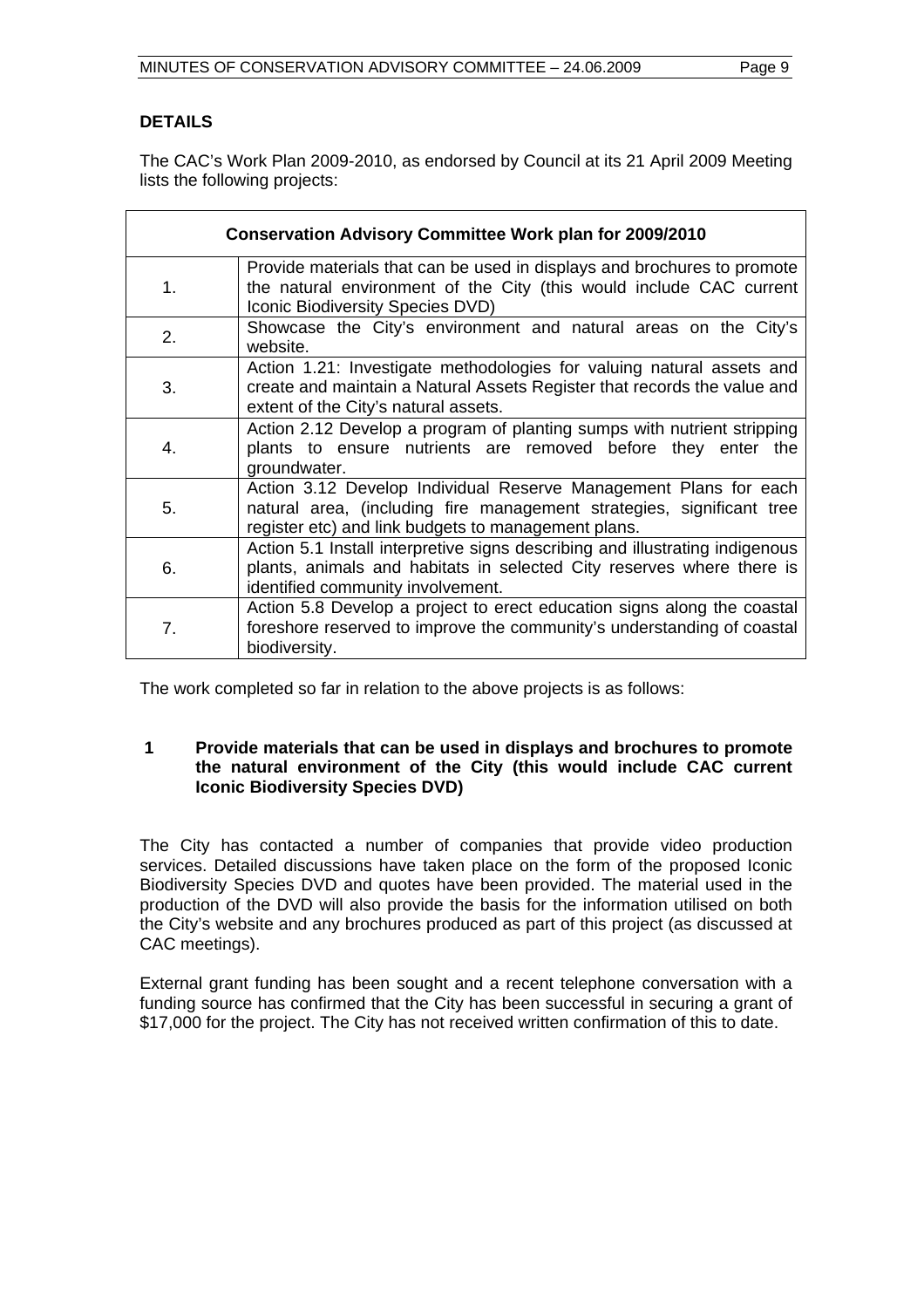# **2 Showcase the City's environment and natural areas on the City's website.**

Information can be found on a range of environmental topics, including waste management and biodiversity under the Sustainability link on the City's website.

Hundreds of photographs of local plant species and introduced weeds that pose problems for the City's natural areas can also be found on the site.

It is intended that gathered information, slides and video clips used to produce the Iconic Biodiversity Species DVD can be used in an edited format on the City's Website.

# **3 Action 1.21: Investigate methodologies for valuing natural assets and create and maintain a Natural Assets Register that records the value and extent of the City's natural assets.**

City Staff are currently undertaking surveys of the City's Natural Areas, to supplement extensive data collected in 2005, as part of the Perth Biodiversity Project. This up to date information will give a current profile of the Joondalup's Natural Assets. Staff will also examine many of the existing methods of valuing natural assets.

# **4 Action 2.12 Develop a program of planting sumps with nutrient stripping plants to ensure nutrients are removed before they enter the groundwater.**

A comprehensive report examining best practice and the sustainable use of the City's drainage sumps, has been prepared. It will be presented to Council within the next three months.

# **5 Action 3.12 Develop Individual Reserve Management Plans for each natural area, (including fire management strategies, significant tree register etc) and link budgets to management plans.**

Preparatory work to develop Individual reserve management plans has commenced in the form of the biodiversity surveys being carried out in the City's Natural Reserves. At this stage no new reserve management plan has been completed.

# **6 Action 5.1 Install interpretive signs describing and illustrating indigenous plants, animals and habitats in selected City reserves where there is identified community involvement.**

A standard layout and construction model for interpretive signage is in the latter stages of design. City staff members are working with a number of the City's Bushland Friends groups, to gather information for the signage that will be unique to the individual reserve. All Friends groups will have the design made available to them for comment on the content when complete.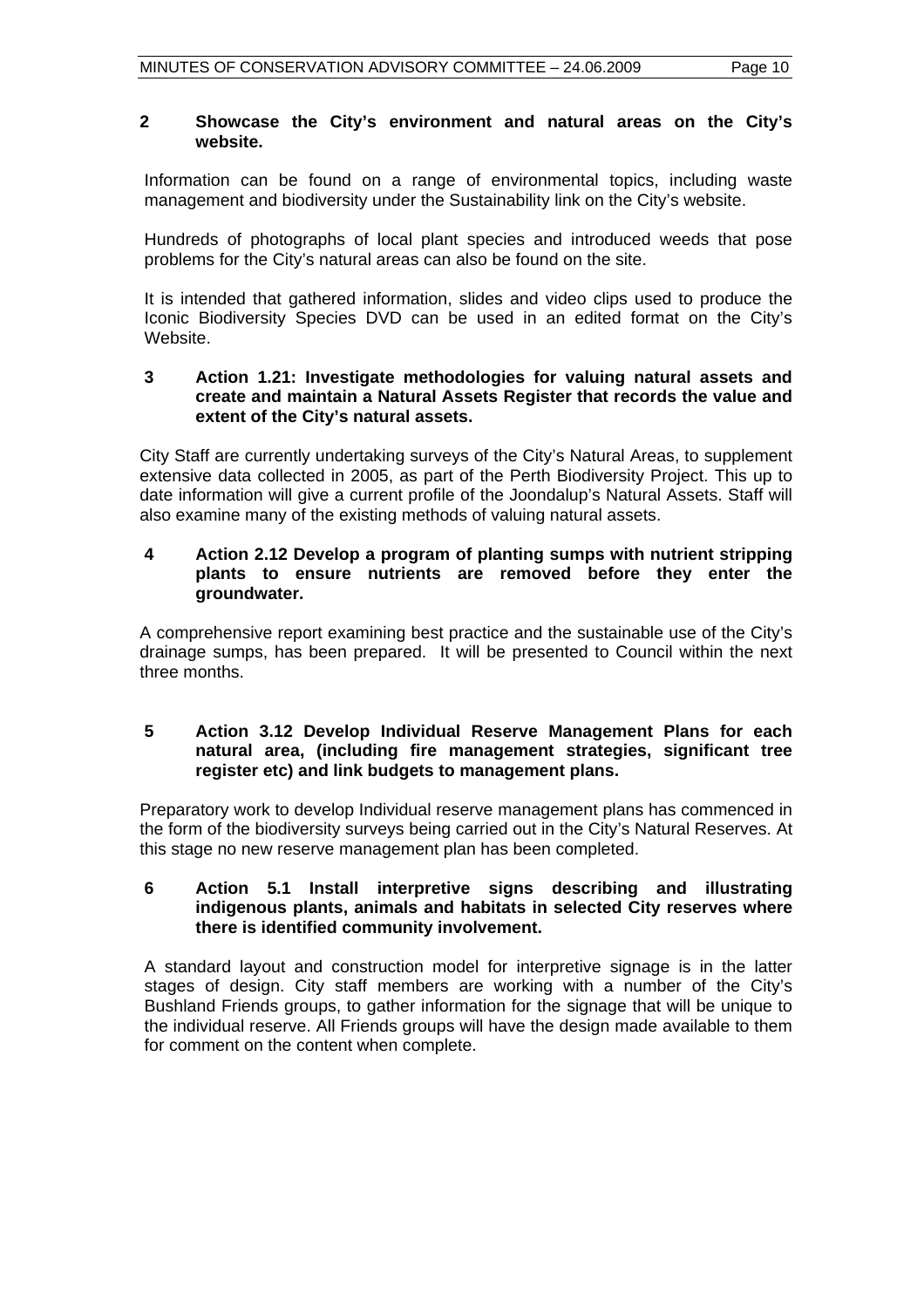# **7 Action 5.8 Develop a project to erect education signs along the coastal foreshore reserved to improve the community's understanding of coastal biodiversity.**

This project is well advanced. Consultation and input has been received from the Joondalup Community Coast Care Forum, interpretive nodes, and individual signage locations have been selected. A copywriter has been engaged to produce the wording that will appear on the signage

# **ATTACHMENTS**

N/A

# **ISSUES AND OPTIONS CONSIDERED**

N/A

# **LINK TO STRATEGIC PLAN**

- 1.2 OBJECTIVE: To engage proactively with the Community and other relevant organisations in the preservation of the City's natural environmental assets.
- 5.2 OBJECTIVE: To facilitate healthy lifestyles within the community.
- 5.2.1 The City provides high quality recreation facilities and programs.

# **LEGISLATION/STATUTORY PROVISIONS**

N/A

# **FINANCIAL/BUDGET IMPLICATIONS**

N/A

# **SUSTAINABILITY IMPLICATIONS**

The projects and initiatives listed for the CAC's Work Plan are closely linked to the conservation of the City's natural heritage. In turn this will affect the quality of the City's parks and natural open spaces. The City is regionally recognised as having quality beaches and bushland areas which act as a social hub and attract visitors from outside the City. This has a positive economic benefit for small service business that operates in the City.

# **CONSULTATION**

The CAC consists of representatives of Friends' Groups operating in the City. A range of topics relating to the management of the City's natural areas are discussed at this forum. The CAC also acts as an efficient mechanism for the City to consult with the community on environmental and biodiversity issues.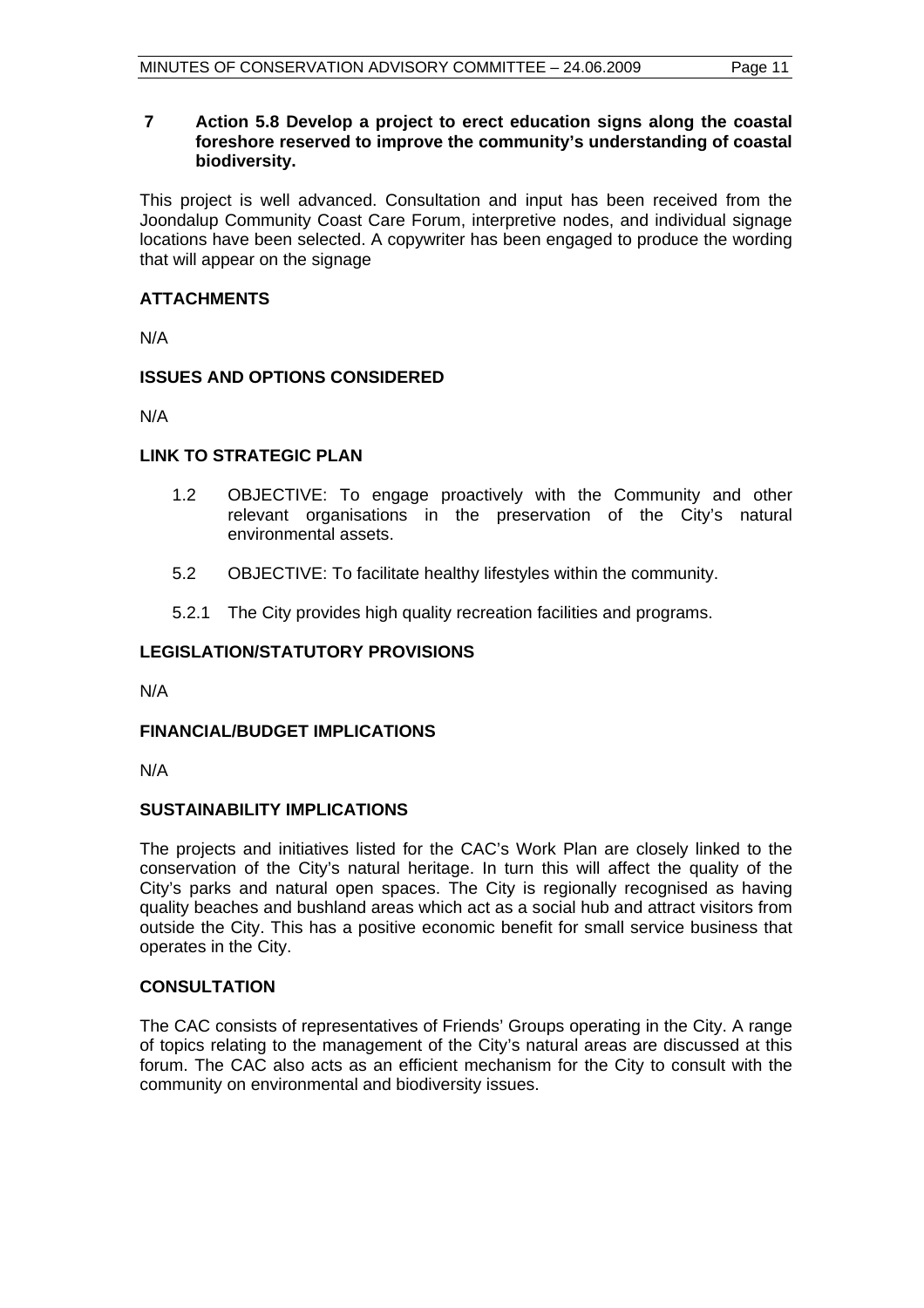# **COMMENT**

The CAC has been advising Council on issues relating to biodiversity for 12 years. Members have a large breadth of knowledge relating to natural sciences, local government practices, local plant species and horticulture.

It is considered beneficial for the City to continue to work closely with the CAC, enabling them to assist with the completion of a range of biodiversity protection initiatives and projects.

# **VOTING REQUIREMENTS**

Simple Majority

**MOVED Mr B Fitzsimmons, SECONDED Ms S Greenway that the Conservation Advisory Committee:** 

**1 NOTES the report titled Conservation Advisory Committee (CAC) Work Plan 2009-2010 Committee Update, June 2009.** 

The Coordinator Landscape and Conservation Services briefed the meeting on the Conservation Advisory Committee Work Plan 2009-2010.

Discussion ensued.

*Ms S Greenway left the Room, the time being 1844 hrs.* 

**AMENDMENT MOVED Mr S Magyar, SECONDED Ms P Robertson that the Conservation Advisory Committee:** 

**2 THANKS the staff for their ongoing initiatives regarding biodiversity issues.** 

# **The Amendment was Put and CARRIED (8/0) CARRIED (8/0)**

**In favour of the motion:** Crs Hart and Macdonald, Dr Apthorpe, Mr Chester, Mr Fitzsimmons, Mr Magyar, Ms Robertson and Mrs Zakrevsky.

## **The Original Motion as amended, being**

## **That the Conservation Advisory Committee:**

- **1 NOTES the report titled Conservation Advisory Committee (CAC) Work Plan 2009-2010 Committee Update, June 2009;**
- **2 THANKS the staff for their ongoing initiatives regarding biodiversity issues.**

# **Was Put and CARRIED (8/0)**

**In favour of the motion:** Crs Hart and Macdonald, Dr Apthorpe, Mr Chester, Mr Fitzsimmons, Mr Magyar, Ms Robertson and Mrs Zakrevsky.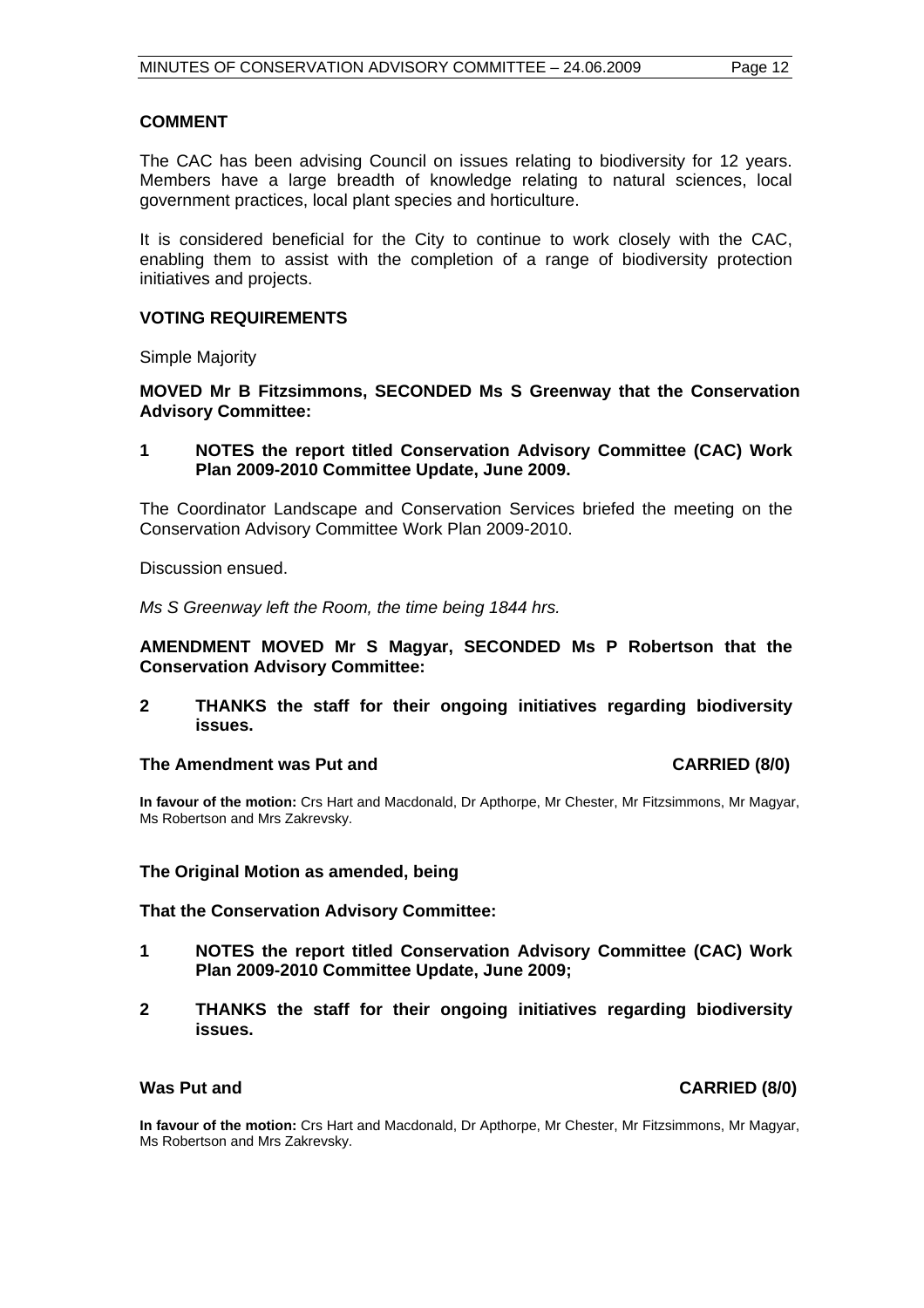# **ITEM 3 YELLAGONGA INTEGRATED CATCHMENT MANAGEMENT PLAN – [72568]**

**WARD:** All

**RESPONSIBLE** Mr Jamie Parry **DIRECTOR:** Governance and Strategy

# **PURPOSE**

To provide the Conservation Advisory Council with the opportunity to comment on the Draft Yellagonga Integrated Catchment Management (YICM) Plan which will be released for community consultation for a period of six weeks commencing on 29 June 2009.

# **EXECUTIVE SUMMARY**

The Yellagonga Integrated Catchment Management (YICM) Plan has been developed through a partnership agreement between the Cities of Joondalup and Wanneroo in recognition of the need to have a whole of catchment approach.

The development of the YICM Plan and associated catchment projects has involved considerable input from community groups and key stakeholders. The initial scoping phase involved a community workshop in September 2007 where over 100 participants identified and prioritised the land and water threats facing the park.

The YICM Plan establishes a coordinated approach towards sustainable planning and management of resources within the Yellagonga Catchment. The YICM Plan has a number of priority projects to be implemented by various stakeholders with interests in the Yellagonga Catchment, in order to improve the health of the Yellagonga Wetlands. The City of Joondalup, City of Wanneroo, and the Department of Environment and Conservation have shared responsibilities for the management of the wetlands in Yellagonga Regional Park.

Council, at its meeting on 16 June, referred the YICM Plan to the Conservation Advisory Committee for comment as part of the six week community consultation process.

# **BACKGROUND**

The Yellagonga Regional Park Management Plan 2003 – 2013 was developed by the Department of Environment and Conservation and the Cities of Joondalup and Wanneroo to provide broad direction for the protection and enhancement of the conservation, recreation and landscape values of Yellagonga Regional Plan.

One of the high priority strategies proposed in the Management Plan was the preparation of an Integrated Catchment Management Plan which was consistent with the overall direction of the Yellagonga Regional Park Management Plan 2003 – 2013.

The YICM Plan addresses the activities in the catchment that affect the Park and the management of the Park itself is guided by the Yellagonga Regional Park Management Plan 2003 – 2013.

# **DETAILS**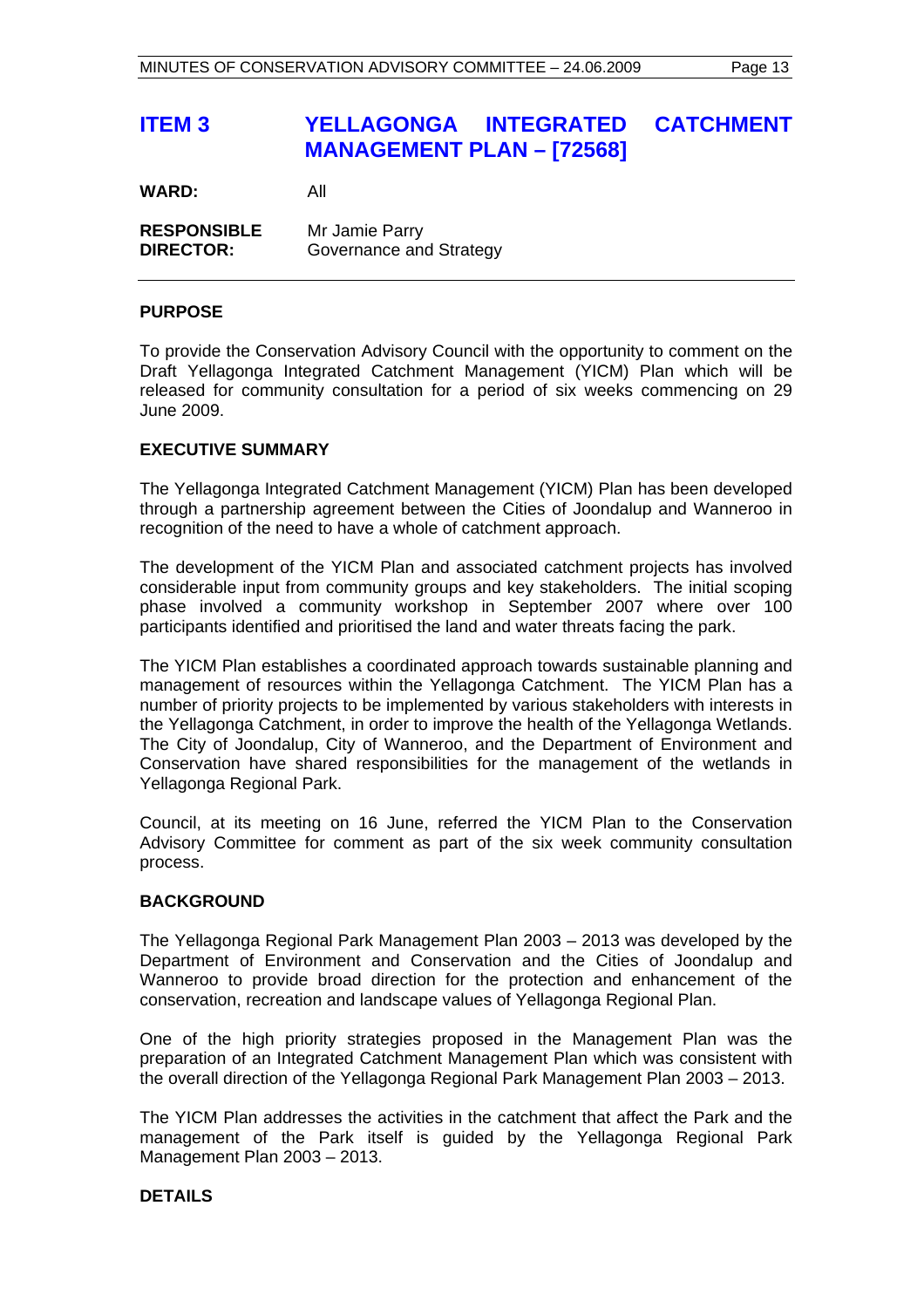The Department of Environment and Conservation and the Cities of Joondalup and Wanneroo share the management of the Park's wetlands.

The development of the YICM and associated projects has involved considerable input from community groups and key stakeholders. The initial scoping phase involved a community workshop in September 2007 where over 100 participants identified and prioritised the land and water threats facing the park.

Following this workshop, a Community Reference Group (CRG) was formed to assist in the development of the YICM Plan. A Technical Working Group comprising relevant professionals from various stakeholder groups was involved in the YICM Planning Project, including representatives from the City of Joondalup and the City of Wanneroo, Department of Environment and Conservation, Department of Water, Edith Cowan University, West Coast TAFE, and the North-Metro Catchment Group. The TWG provided technical input into the development of the YICM Plan.

Members of the TWG and the CRG participated in a second workshop in July 2008 to develop targeted strategies for inclusion in the YICM Plan which have been translated into the projects included in the Plan.

Council, on 16 June 2009 agreed to release the YICM Plan for community consultation for a period of six weeks, and referred the Plan to the Conservation Advisory Committee for comment as part of the community consultation process.

## **Issues and options considered:**

The YICM Plan has been developed in consideration of the diverse interests associated with the Yellagonga Catchment and Regional Park including residential landowners, commercial interests, community members who utilise the area for recreation, aesthetic enjoyment, historical and cultural heritage, and those who appreciate the Park for its environmental values.

## **Link to Strategic Plan:**

Key Focus Area – The Natural Environment

Objective 2.1 – To ensure that the City's natural environmental assets are preserved, rehabilitated and maintained.

## **Legislation – Statutory Provisions:**

Not Applicable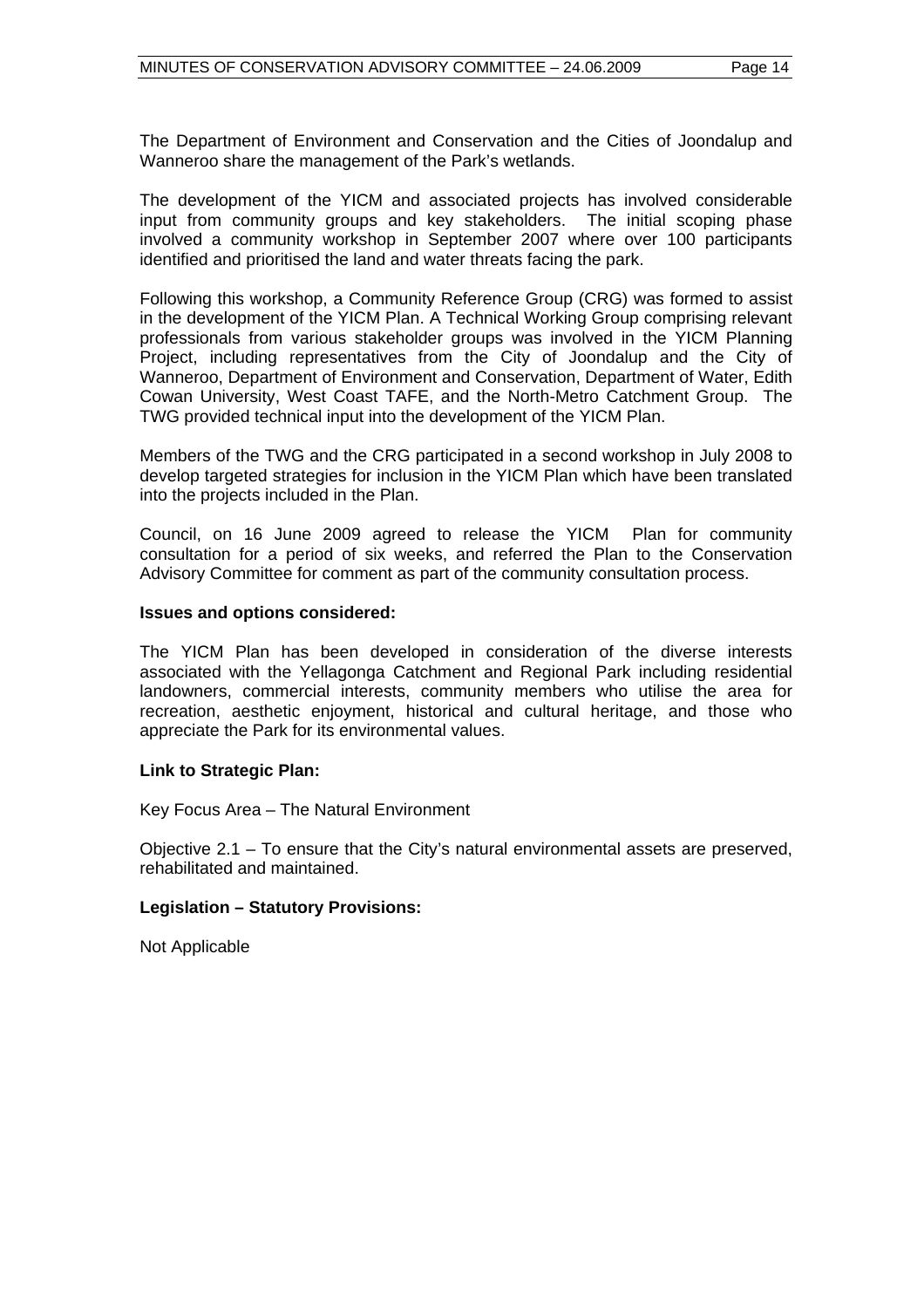## **Risk Management considerations:**

The YICM Plan seeks to address a range of threats to the long term viability of the Yellagonga Regional Park including the impacts from urbanisation and past land use within the Catchment.

# **Financial/Budget Implications:**

The YICM Plan includes a number of priority projects. Each project has a project brief that includes estimated project costs. The projects are either joint projects which are to be undertaken by the Cities of Joondalup and Wanneroo, or individual projects to be undertaken separately by each City.

The commencement of each project is dependent on Budget approval in successive financial years.

## **Policy implications:**

Not applicable

# **Regional Significance:**

Yellagonga Regional Park is one of eight regional parks within the Perth metropolitan region. The Park is of regional importance because of its natural, cultural and recreational resources and provides an important north/south link with Neerabup National Park and Yanchep National Park.

The City of Joondalup and the City of Wanneroo have shared responsibilities for the management of the wetlands in Yellagonga Regional Park along with the Department of Environment and Conservation.

## **Sustainability implications:**

Yellagonga Regional Park contains a wide variety of ecosystems with high conservation value within a rapidly expanding urban setting. The wetlands within the Park are some of the last remaining freshwater wetland systems on the Swan Coastal Plain, and are important breeding grounds for local and migratory birds.

## **Consultation:**

The development of the YICM Plan involved considerable community input including the formation of a Community Reference Group. This report is seeking comment from the Conservation Advisory Committee on the YICM Plan. .

## **COMMENT**

The development of the YICM Plan was jointly funded by the Cities of Joondalup and Wanneroo, and the Plan represents the input and commitment of a range of community and stakeholder groups dedicated to the long-term management and health of the Yellagonga Regional Park.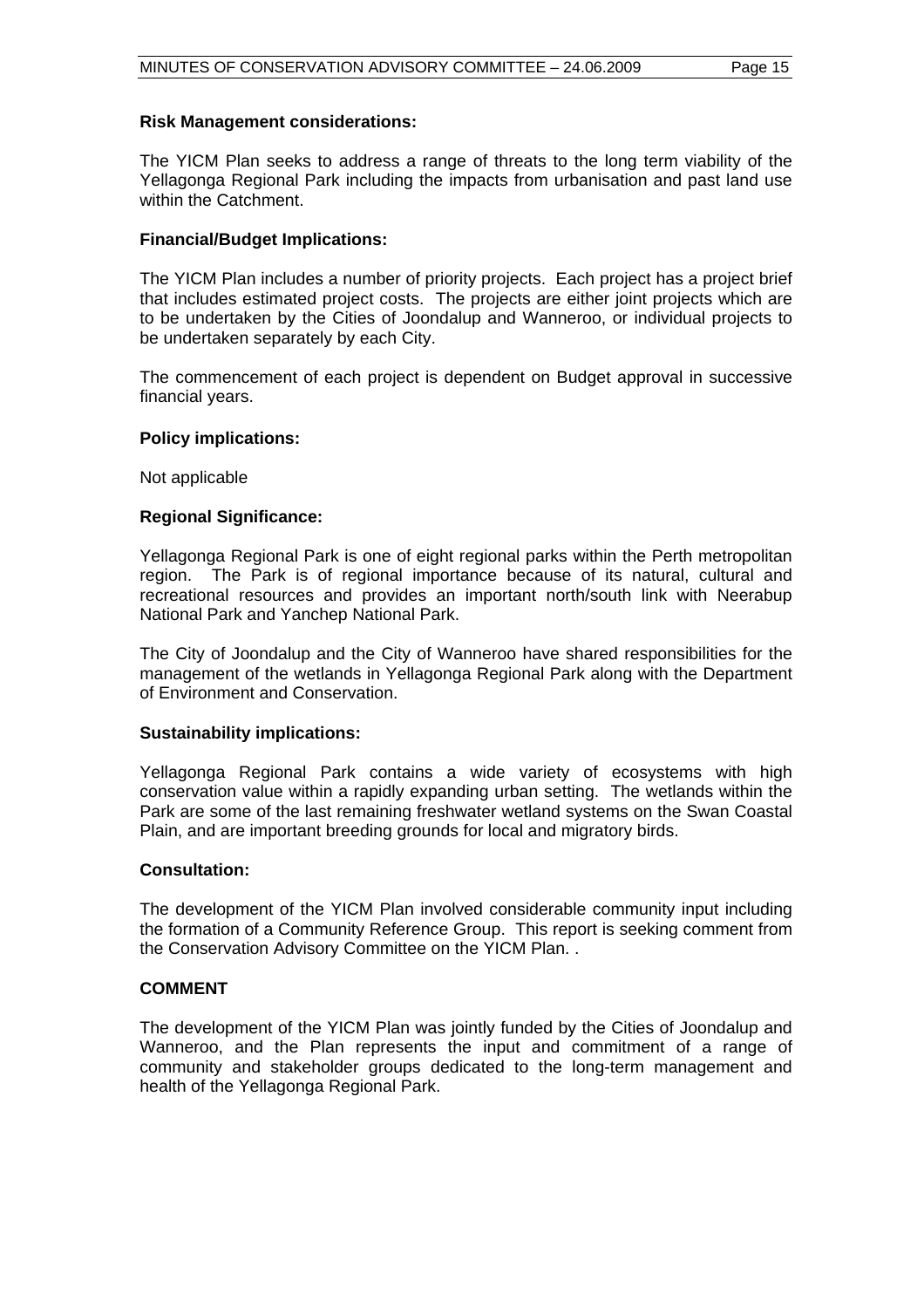# **ATTACHMENTS**

Attachment 1: Yellagonga Integrated Catchment Management Plan

## **VOTING REQUIREMENTS**

Simple Majority

**MOVED Mr S Magyar, SECONDED Dr M Apthorpe that the Conservation Advisory Committee provides comment on the Yellagonga Integrated Catchment Plan.** 

#### The Motion was Put and **CARRIED** (8/0)

**In favour of the Motion:** Crs Hart and Macdonald, Dr Apthorpe, Mr Chester, Mr Fitzsimmons, Mr Magyar, Ms Robertson and Mrs Zakrevsky.

# **MOTION TO ADJOURN MEETING – [02154] [08122]**

**MOVED Mr S Magyar, SECONDED Mrs M Zakrevsky that the Conservation Advisory Committee meeting be ADJOURNED to allow for a PowerPoint Presentation by Mr J Chester on Friends of Yellagonga Regional Park.** 

## **The Motion was Put and CARRIED (8/0) CARRIED (8/0)**

**In favour of the Motion:** Crs Hart and Macdonald, Dr Apthorpe, Mr Chester, Mr Fitzsimmons, Mr Magyar, Ms Robertson and Mrs Zakrevsky.

#### **The Meeting of the Conservation Advisory Committee ADJOURNED at 1925 hrs.**

Mr J Chester gave a PowerPoint Presentation on Friends of Yellagonga Regional Park - Attachment 1 Refers.

## **MOTION TO RECONVENE MEETING – [02154] [08122]**

**MOVED Ms P Robertson, SECONDED Mrs M Zakrevsky that the meeting be reconvened, the time being 1947 hrs, to further consider Item 3 – Yellagonga Integrated Catchment Management Plan.** 

#### The Motion was Put and **CARRIED** (8/0)

**In favour of the Motion:** Crs Hart and Macdonald, Dr Apthorpe, Mr Chester, Mr Fitzsimmons, Mr Magyar, Ms Robertson and Mrs Zakrevsky.

*Mr J Chester left the Room at 1949 hrs and returned at 1951 hrs.* 

The Coordinator Landscape and Conservation Services gave a brief overview of the report on the Yellagonga Integrated Catchment Management Plan.

Discussion ensued.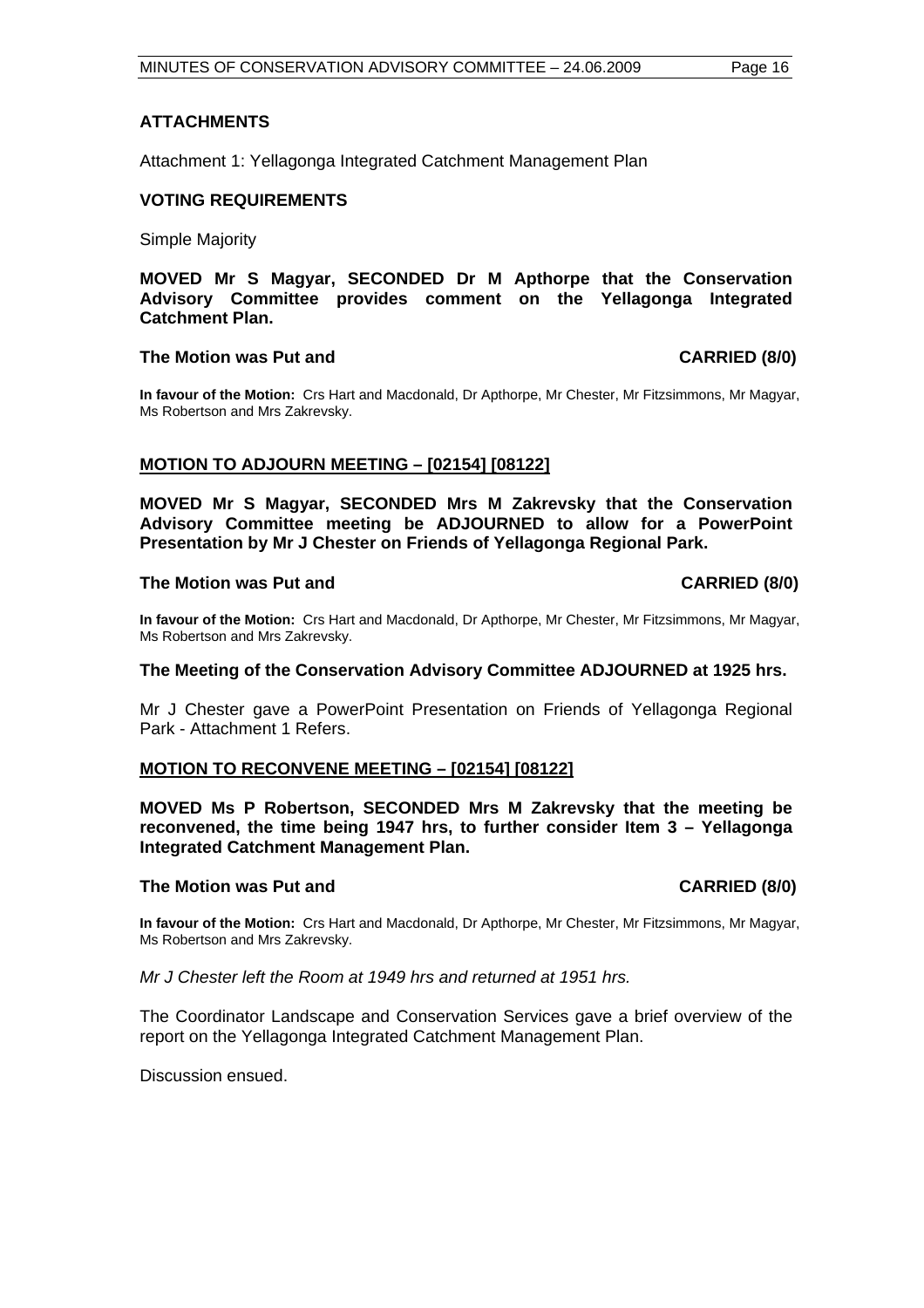The following comments and concerns were raised:

- The treatment of midge control, one of the key threats;
- Impact of introduced animals and pets;
- Page 20, reference to the management of nuisance midge swarms, residents should be encouraged to use orange lights to reduce midge attraction;
- Page 21, reference to monitoring of groundwater at monthly intervals, concern and questions raised over the disintegration of bores;
- Pages 9 & 22, reference to "Unallocated Crown Land", concern over Fire Emergency Services Authority (FESA) being able to burn on Unallocated Crown Land;
- Page 24, reference to Indigenous sacred sites, caution suggested as sacred sites must not be identified. It should state that the information on Indigenous sacred sites is not for public distribution;
- Concern that the Department of Environment and Conservation (DEC) do not have the funds for managing the regional park;
- Page 30, the direct discharge of storm water being an ongoing source of pollution; concern over the words "is considered" being used;
- Page 31, reference to dot points on the Stormwater Management Plan, questioned the use of biofilteration;
- Page 33, reference to "Give 20 Program" no longer in practice;
- Page 49, reference to Cities in plural , and the use of an apostrophe;
- Pages 38 & 39, The 'Project Description' being identical. Major imperfections have been noted in the report and recommend that Council have them amended prior to finalisation;
- Place Part 1 of the Technical Draft Report on the Web.

## Discussion ensued

# **MOVED Mr S Magyar, SECONDED Ms P Robertson that the comments from the Conservation Advisory Committee provided at its meeting held on 24 June 2009 be included in the minutes and referred to Council for consideration.**

# **The Motion was Put and CARRIED (8/0) CARRIED (8/0)**

**In favour of the motion:** Crs Hart, Macdonald, Dr Apthorpe, Mr Chester, Mr Fitzsimmons, Mr Magyar, Ms Robertson and Mrs Zakrevsky.

## *Attachment 1 refers*

*To access this attachment on electronic document, click here: <Attach1min240609.pdf>*

# **MOTIONS OF WHICH PREVIOUS NOTICE HAS BEEN GIVEN**

Nil.

# **REQUESTS FOR REPORTS FOR FUTURE CONSIDERATION**

Nil.